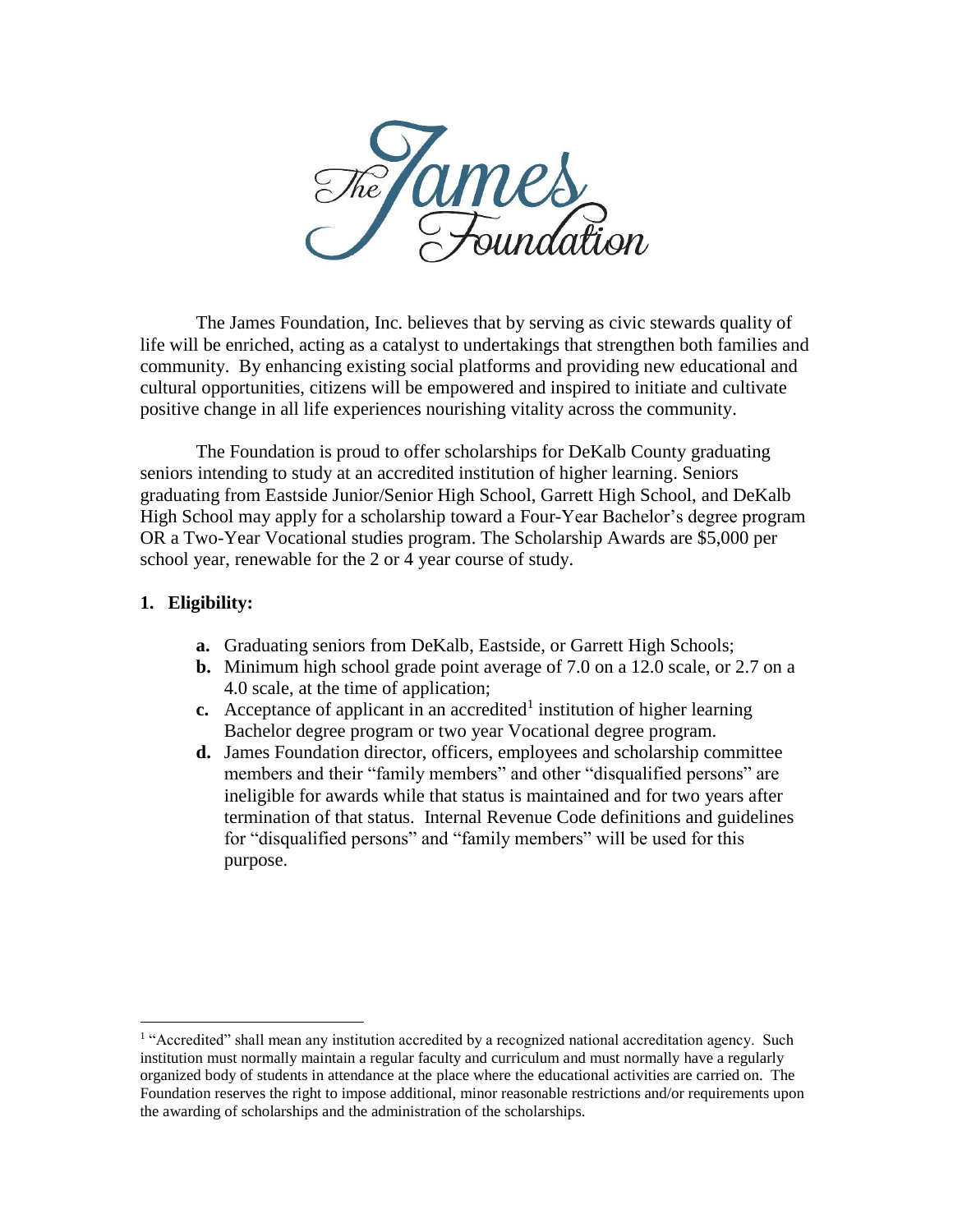# **2. Application.**

- **a.** Applications are to be submitted no later than Friday, March 5, 2021.
- **b.** Applications and all attachments must be submitted either in PDF via email to [bpark@thejamesfoundation.org](mailto:bpark@thejamesfoundation.org) or in hard copy by U.S. Mail to The James Foundation, Inc., ATTN: Brandon Park, at Post Office Box 606, Auburn, IN 46706.
- **c.** Include applicant's current high school transcript.
- **d.** The applicant can provide **two** letters of reference from non-family members who know the applicant well.
- **e.** Include applicant's official letter of acceptance from a qualifying institution of higher learning, including any other scholarships awarded to the applicant. If not yet accepted, include proof of application and the expected date by which the applicant expects to receive a determination of acceptance.

## **3. Selection.**

- **a.** The James Foundation will appoint a selection committee to review all applications, interview finalists and select the recipients.
- **b.** Applicants will be required to sign waivers of confidentiality necessary to allow the selection committee to review all required submissions. This information will otherwise be maintained as confidential by The James Foundation and selection committee.
- **c.** Grantees are selected on an objective and non-discriminatory basis without regard to sex, religion, race, or ethnic background.
- **d.** The James Foundation may waive or modify any particular requirement in selecting the recipient consistent with Internal Revenue Service restrictions. Final selection of the recipients shall be at the sole discretion of the James Foundation.

### **4. Scholarship Award and Payment.**

- a. Each award is for a \$5,000 annual scholarship renewable for each year of the 2 or 4-year degree program. The James Foundation may elect to pay the award in installments to be pro-rated over each term of the school year (i.e. semesters, quarters, or other).
- b. Recipient shall provide The James Foundation with a copy of bills for tuition, supplies, lab fees and equipment in at least the amount of the scholarship prorated for each term, after first deducting any other scholarships that the recipient receives, excluding loans or work-study awards.
- c. Payment will be made directly to the educational institution for the account of the recipient.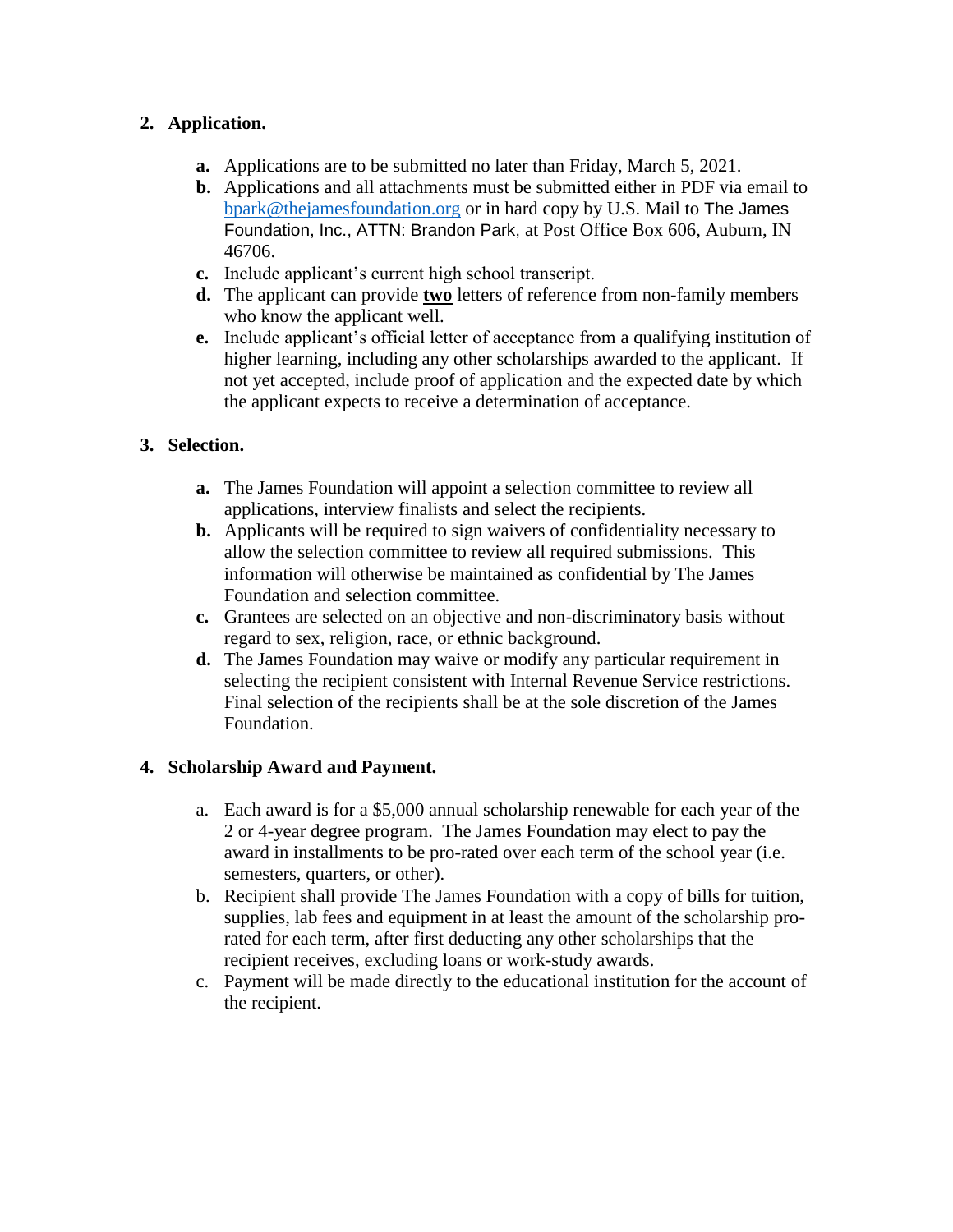#### **5. Scholarship Renewal Requirements.**

- a. **Forfeiture.** The remaining installments are subject to forfeiture if the recipient is no longer enrolled in the approved course of study at an accredited Indiana institution or does not meet the minimum GPA requirements.
- b. **Minimum GPA.** Recipient must maintain a minimum GPA in the major course of study of 3.2 on a 4.0 scale, and an overall GPA equivalent to 3.0 on a 4.0 scale by the end of each academic year. Recipient will annually provide a grade transcript to the James Foundation.
- c. **Leave from Study.** Recipients may request The James Foundation to approve a leave of up to one year from the course of study, which may be granted at the sole discretion of The James Foundation.
- d. **Interpretation and Amendment.** The James Foundation reserves the sole right and discretion to interpret and/or modify these conditions or to resolve any issues not specifically covered.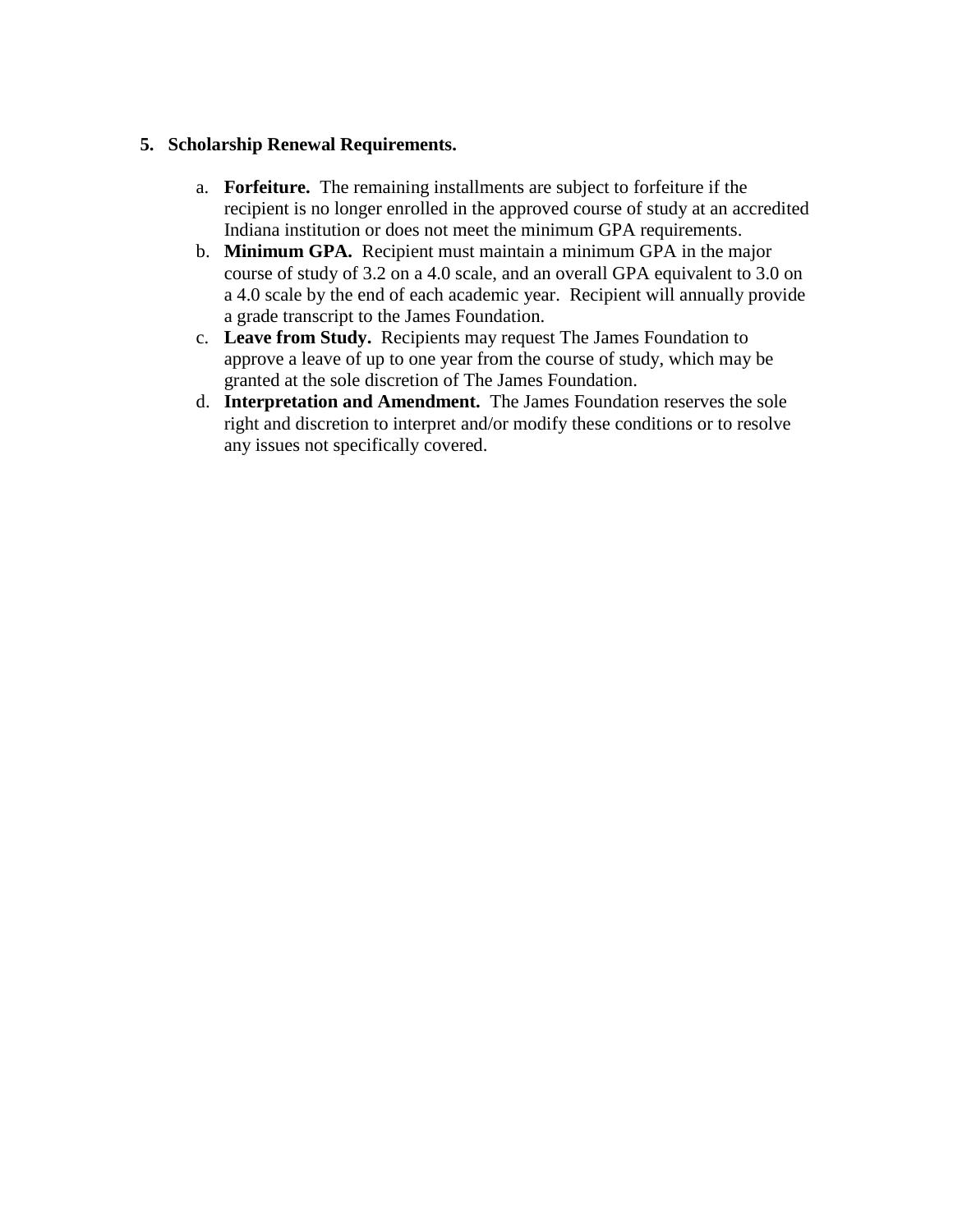# **THE JAMES FOUNDATION, INC.**

# **SCHOLARSHIP APPLICATION**

#### **APPLICANT INFORMATION**

Last Name: Click here to enter text. First Name: Click here to enter text. Middle: Click here to enter text.

Permanent Address: Click here to enter text. Phone: Click here to enter text.

City, State & Zip: Click here to enter text.<br>
Email: Click here to enter text.

High School from which you are graduating: Click here to enter text.

Intended Date of Graduation from High School: Click here to enter text.

**FAMILY INFORMATION**

Name of Father or Guardian: Click here to enter text. Address: Click here to enter text.

City: Click here to enter text. State: Click here to enter text. Zip: Click here to enter text.

Occupation: Click here to enter text. Employer: Click here to enter text.

Name of Mother or Guardian: Click here to enter text.

Address: Click here to enter text.

City: Click here to enter text. State: Click here to enter text. Zip: Click here to enter text.

Occupation: Click here to enter text. Employer: Click here to enter text.

Check if applicable:  $□$ Father deceased  $□$  Mother deceased

**COLLEGE INFORMATION**

College or University planning to attend (you may list more than one if undecided): Click here to enter text. Click here to enter text. Major Field of Study (check one): ☐ Four-Year Degree Program. Specify: \_\_\_\_\_\_\_\_\_\_\_\_\_\_\_\_\_\_\_\_\_\_\_\_\_\_\_\_\_\_\_\_\_\_\_\_\_\_\_\_\_\_\_\_\_\_\_  $\Box$  Two-Year Degree Program. Specify:

### **CAREER GOALS**

Write a brief statement describing your career goals in the space below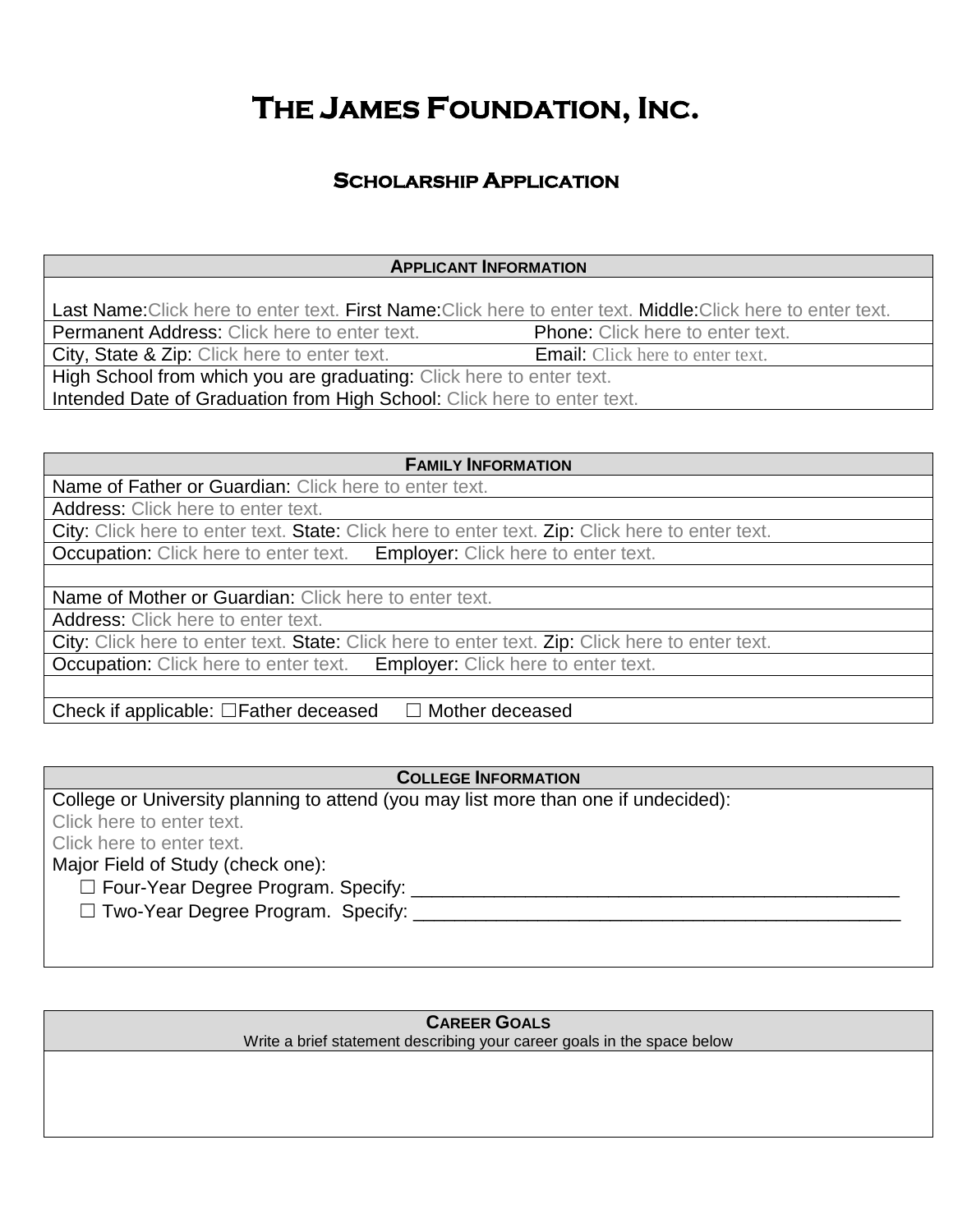| <b>HIGH SCHOOL ACTIVITIES</b>                                          |                                          |                                  |  |  |
|------------------------------------------------------------------------|------------------------------------------|----------------------------------|--|--|
| List your extracurricular activities in the order of importance to you |                                          |                                  |  |  |
| Activity                                                               | Grade<br>Participated<br>(9, 10, 11, 12) | Role or Leadership Position Held |  |  |
| Click here to enter text.                                              |                                          | Click here to enter text.        |  |  |
| Click here to enter text.                                              |                                          | Click here to enter text.        |  |  |
| Click here to enter text.                                              |                                          | Click here to enter text.        |  |  |
| Click here to enter text.                                              |                                          | Click here to enter text.        |  |  |

| <b>AWARDS AND HONORS</b>                                        |       |                           |  |  |
|-----------------------------------------------------------------|-------|---------------------------|--|--|
| List any awards and honors you have received during high school |       |                           |  |  |
| Award or Honor Received                                         | Grade | Criteria Award Based On   |  |  |
| Click here to enter text.                                       |       | Click here to enter text. |  |  |
| Click here to enter text.                                       |       | Click here to enter text. |  |  |
| Click here to enter text.                                       |       | Click here to enter text. |  |  |
| Click here to enter text.                                       |       | Click here to enter text. |  |  |

| <b>COMMUNITY SERVICE</b><br>These volunteer services must have taken place outside of school hours |       |                                |  |  |
|----------------------------------------------------------------------------------------------------|-------|--------------------------------|--|--|
| Organization                                                                                       | Grade | <b>Description of Services</b> |  |  |
| Click here to enter text.                                                                          |       | Click here to enter text.      |  |  |
| Click here to enter text.                                                                          |       | Click here to enter text.      |  |  |
| Click here to enter text.                                                                          |       | Click here to enter text.      |  |  |
| Click here to enter text.                                                                          |       | Click here to enter text.      |  |  |

| <b>EMPLOYMENT AND INTERNSHIPS</b>                                               |       |                                |  |  |  |
|---------------------------------------------------------------------------------|-------|--------------------------------|--|--|--|
| List your work and/or intern experience beginning with the most recent position |       |                                |  |  |  |
| Organization                                                                    | Grade | <b>Description of Services</b> |  |  |  |
| Click here to enter text.                                                       |       | Click here to enter text.      |  |  |  |
| Click here to enter text.                                                       |       | Click here to enter text.      |  |  |  |
| Click here to enter text.                                                       |       | Click here to enter text.      |  |  |  |
| Click here to enter text.                                                       |       | Click here to enter text.      |  |  |  |

I affirm that all information provided is true and accurate.

Applicant Signature: Date Signed: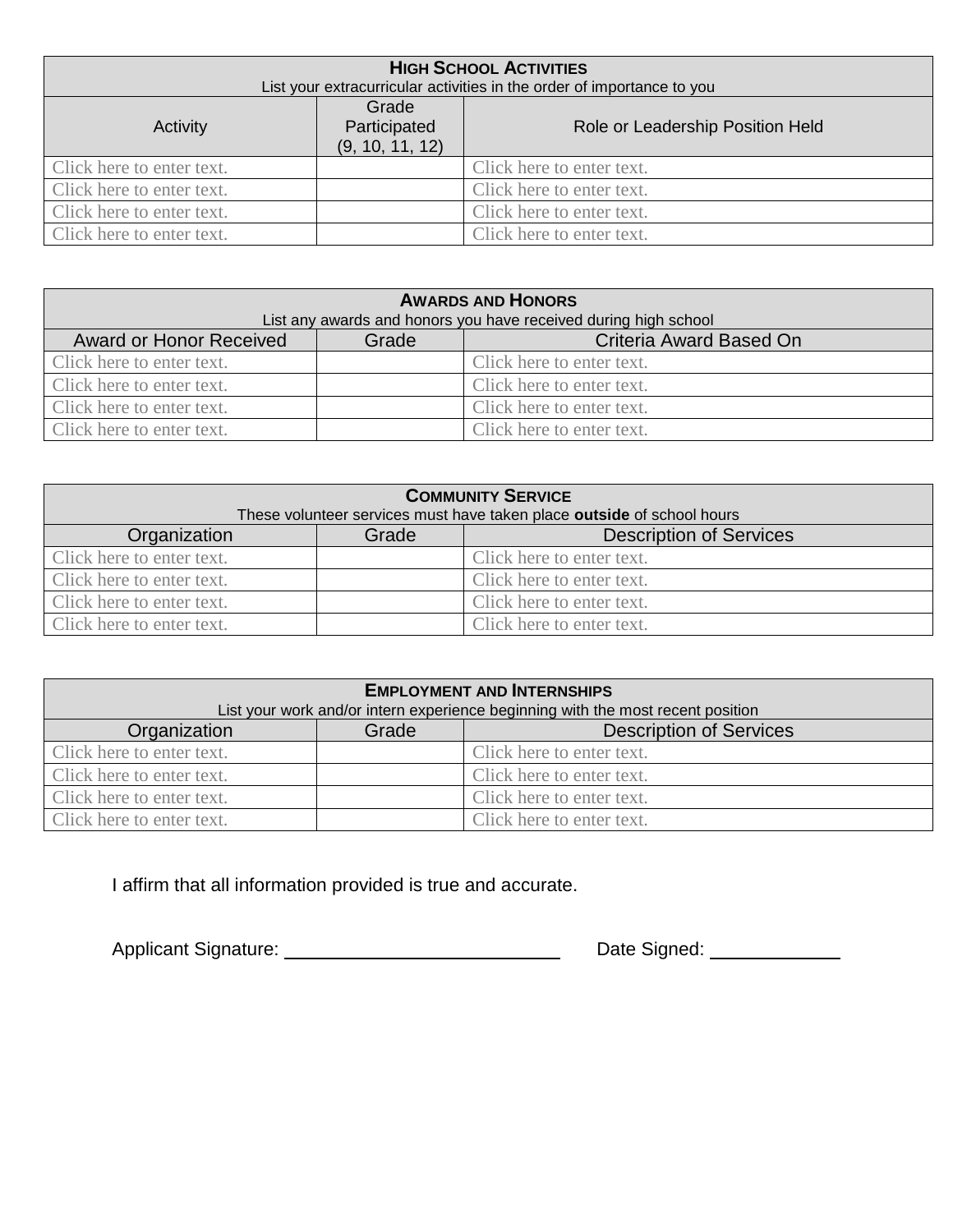# **ESSAY #1**

Last Name Click here to enter text. First Name Click here to enter text.

Who or what inspired you to study in the field you have chosen? Aside from academics, how have you prepared yourself for college or vocational school. (~2000 characters suggested)

Click here to enter text.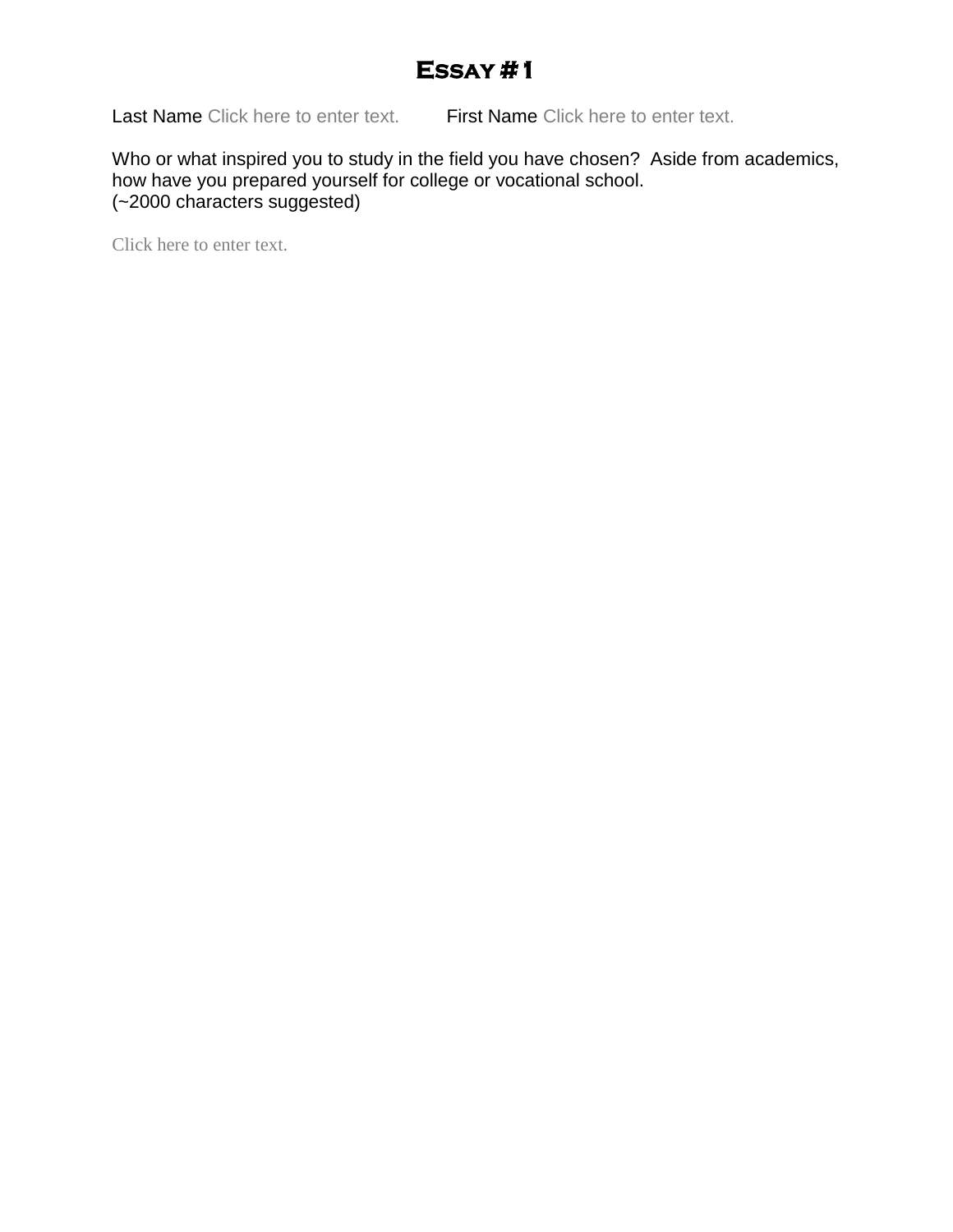# **ESSAY #2**

Last Name Click here to enter text. First Name Click here to enter text.

What have you enjoyed most about your time in DeKalb County? Upon completion of your chosen program, do you plan to move back to the area or elsewhere? (~2000 characters suggested)

Click here to enter text.